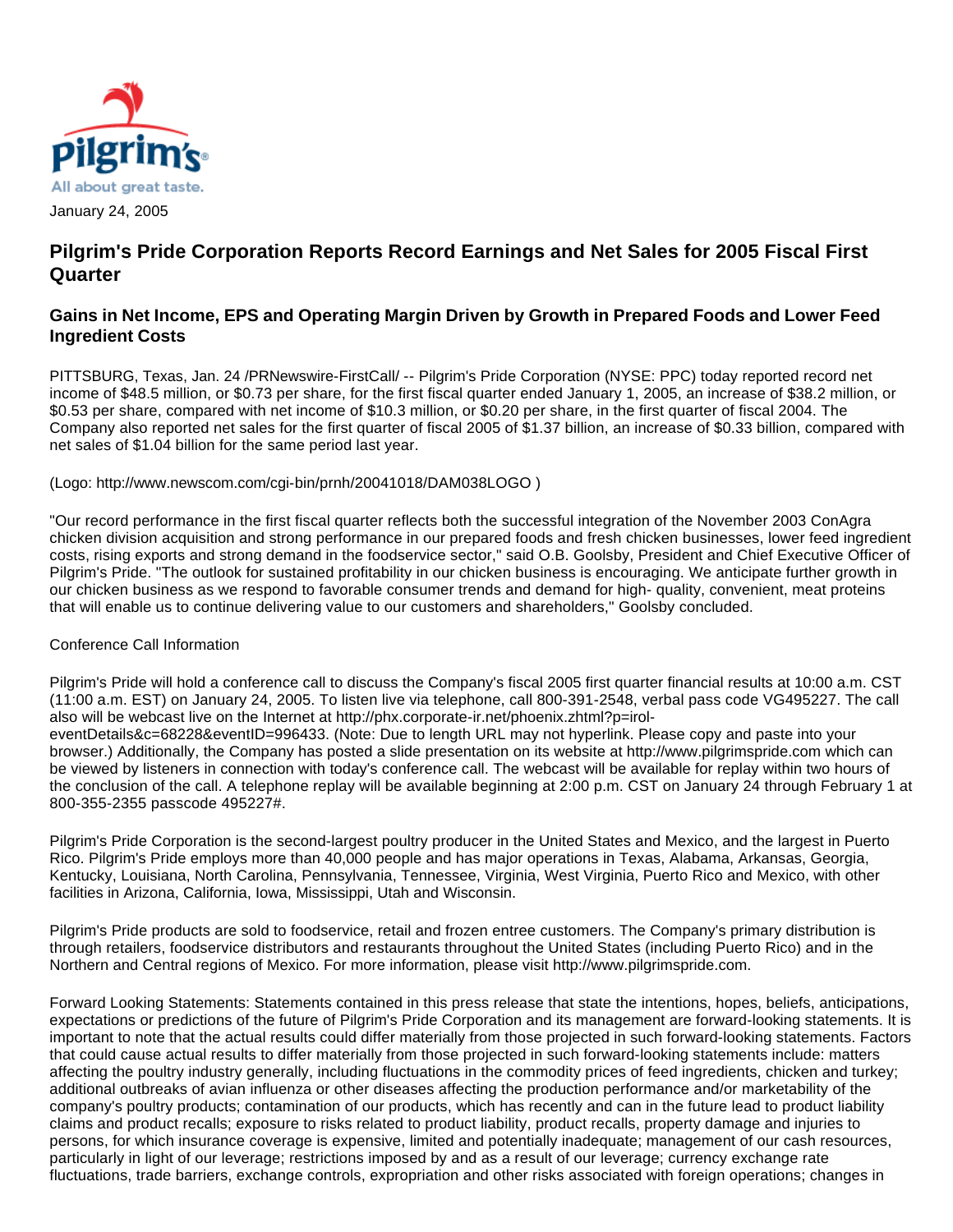laws or regulations affecting our operations as well as competitive factors and pricing pressures; risks associated with the acquisition of ConAgra Foods' chicken division including possible unknown liabilities assumed in connection with the acquisition and loss of customers of the acquired business; inability to recognize the anticipated cost savings and anticipated benefits in connection with our turkey division restructuring; and the impact of uncertainties of litigation as well as other risks described under "Risk Factors" in our Annual Report on Form 10-K and subsequent filings with the Securities and Exchange Commission. Pilgrim's Pride Corporation undertakes no obligation to update or revise publicly any forward-looking statements, whether as a result of new information, future events or otherwise.

 Contact: Sondra Fowler Pilgrim's Pride Corporation (903) 855-4195

> PILGRIM'S PRIDE CORPORATION Consolidated Statements of Income (Unaudited)

[In thousands, except share and per share amounts]

| Three Months Ended                  | 2005                      | January 1, January 3,<br>2004 |
|-------------------------------------|---------------------------|-------------------------------|
| Net Sales                           | $$1,368,247$ $$1,044,367$ |                               |
| Costs and Expenses                  |                           |                               |
| Cost of sales                       | 1,212,836                 | 967,264                       |
| Selling, general and administrative | 64,396                    | 46,303                        |
|                                     | 1,277,232                 | 1,013,567                     |
| Operating Income                    | 91,015                    | 30,800                        |
| Other Expense (Income):             |                           |                               |
| Interest expense, net               | 12,224                    | 12,444                        |
| Foreign exchange (gain) loss        | (103)                     | 78                            |
| Miscellaneous, net                  | (1,015)                   | (329)                         |
| Total other expenses, net           | 11,106                    | 12,193                        |
| Income before income taxes          | 79,909                    | 18,607                        |
| Income tax expense                  | 31,400                    | 8,321                         |
| Net Income                          | \$48,509                  | \$10,286                      |
| Net income per common share         |                           |                               |
| - basic and diluted                 | \$0.73                    | \$0.20                        |
| Dividends declared per common share | \$0.015                   | \$0.015                       |
| Weighted average shares outstanding | 66,555,733                | 51,757,222                    |

#### PILGRIM'S PRIDE CORPORATION Condensed Consolidated Balance Sheets (Unaudited) [In thousands]

|                                      | January 1,  | October 2,  |
|--------------------------------------|-------------|-------------|
|                                      | 2005        | 2004        |
| ASSETS                               |             |             |
| Cash and Cash Equivalents            | \$171,098   | \$38,165    |
| Other current assets                 | 888,458     | 979,063     |
| Total Current Assets                 | 1,059,556   | 1,017,228   |
| Other Assets                         | 50,323      | 50,086      |
| Property, Plant and Equipment, net   | 1,169,957   | 1,178,675   |
| Total Assets                         | \$2,279,836 | \$2,245,989 |
| LIABILITIES AND STOCKHOLDERS' EQUITY |             |             |
| Current maturities of long-term debt | \$8,454     | \$8,428     |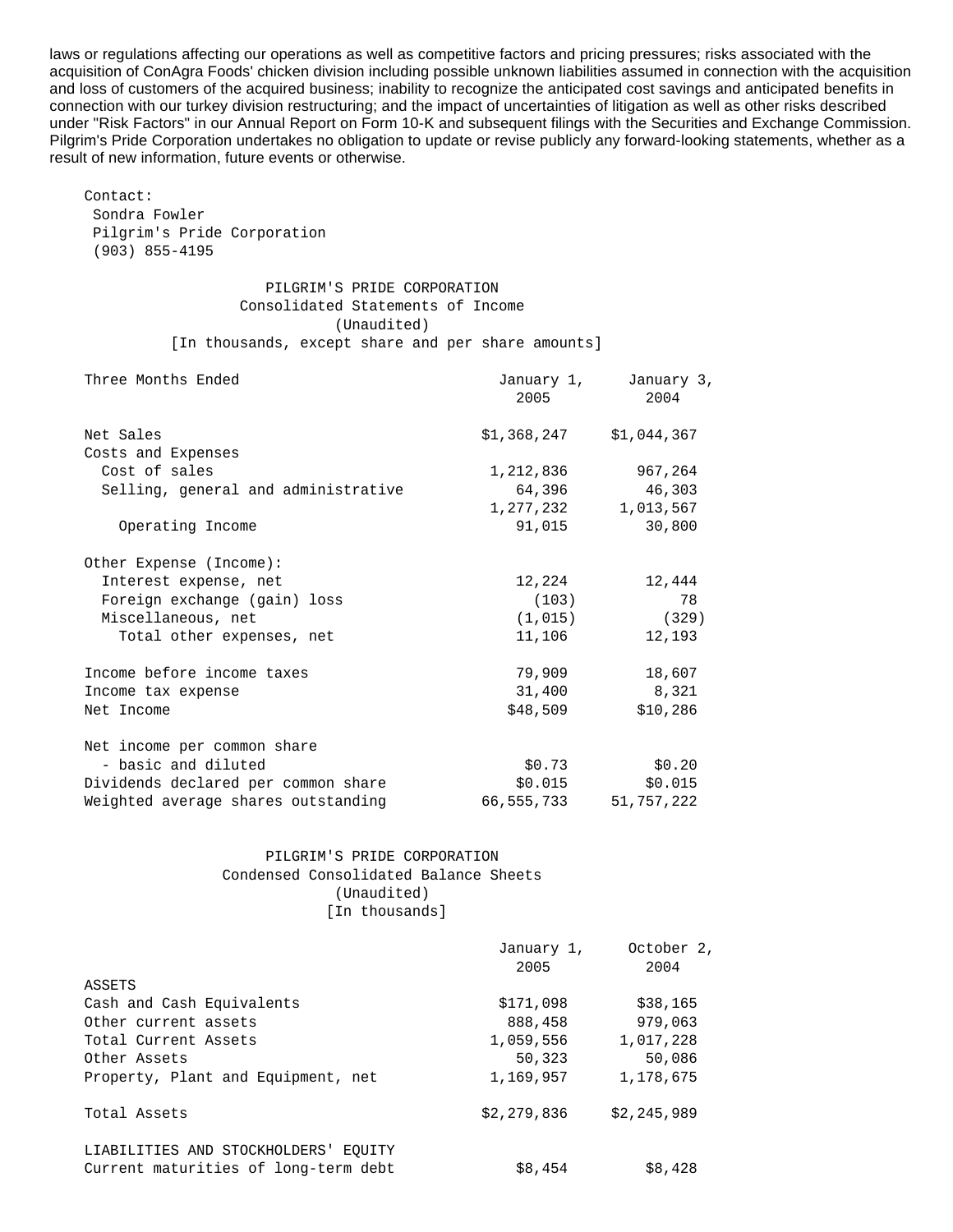| Other current liabilities                  | 620,768     | 625,074     |
|--------------------------------------------|-------------|-------------|
| Total Current Liabilities                  | 629,222     | 633,502     |
| Long-Term Debt, Less Current Maturities    | 525,602     | 535,866     |
| Deferred Income Taxes                      | 153,286     | 152,455     |
| Minority Interest in Subsidiary            | 1,304       | 1,210       |
| Total Stockholders' Equity                 | 970,422     | 922,956     |
| Total Liabilities and Stockholders' Equity | \$2,279,836 | \$2,245,989 |
|                                            |             |             |

 Pilgrim's Pride Corporation Pro forma Financial Information (Unaudited) (In thousands except per share amounts)

The unaudited pro forma financial information has been presented as if the acquisition of the ConAgra chicken division had occurred as of the beginning of fiscal year 2004

| Three Months Ended            |    | January 3, 2004 |  |
|-------------------------------|----|-----------------|--|
| Net sales                     | Ŝ  | 1,505,159       |  |
| Depreciation and amortization | Ŝ  | 32,956          |  |
| Operating income              | Ŝ  | 56,322          |  |
| Interest expense, net         | \$ | 16,815          |  |
| Income tax expense            | Ŝ  | 17,181          |  |
| Net income                    | \$ | 24,744          |  |
| Net income per common share   |    | 0.37            |  |

 Selected Financial Information (Unaudited) (In thousands)

Note: "EBITDA" is defined as net income before interest, income taxes, and depreciation and amortization. EBITDA is presented because it is used by us and we believe it is frequently used by securities analysts, investors and other interested parties, in addition to and not in lieu of Generally Accepted Accounting Principles (GAAP) results, to compare the performance of companies. EBITDA is not a measurement of financial performance under GAAP and should not be considered as an alternative to cash flow from operating activities or as a measure of liquidity or an alternative to net income as indicators of our operating performance or any other measures of performance derived in accordance with GAAP.

EBITDA is calculated as follows:

|                               |            |            | Pro Forma  |
|-------------------------------|------------|------------|------------|
| Three Months Ended            | January 1, | January 3, | January 3, |
|                               | 2005       | 2004       | 2004       |
| Net Income                    | \$48,509   | \$10,286   | \$24,744   |
| : Add                         |            |            |            |
| Income tax expense            | 31,400     | 8,321      | 17,181     |
| Interest expense, net         | 12,224     | 12,444     | 16,815     |
| Depreciation and amortization | 30,065     | 25,911     | 32,956     |
| Minus:                        |            |            |            |
| Amortization of capitalized   |            |            |            |
| financing costs               | 570        | 519        | 519        |
| EBITDA                        | \$121,628  | \$56.443   | \$91,177   |
| Capital expenditures          | \$24,160   | \$20,552   | \$26,615   |